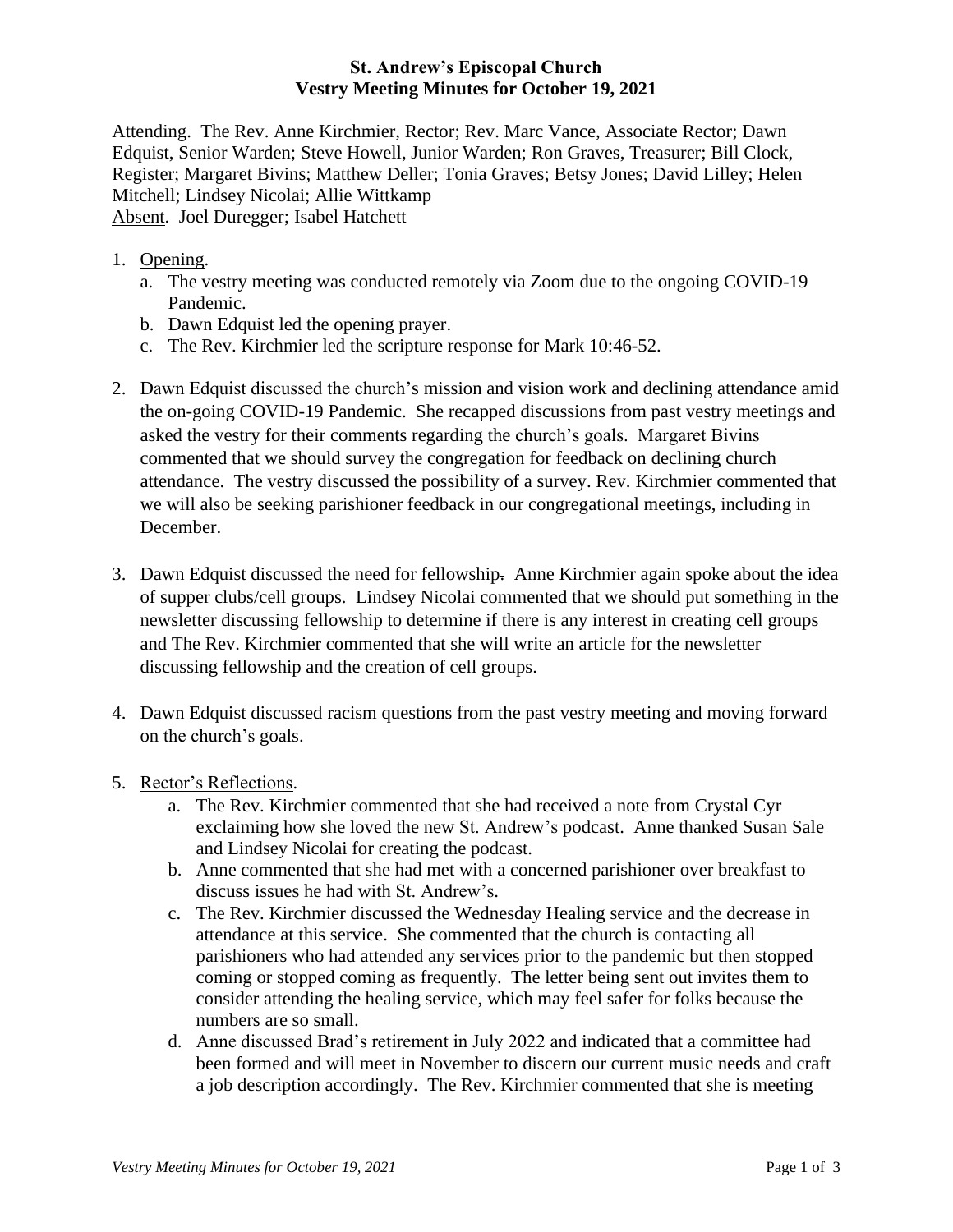## **St. Andrew's Episcopal Church Vestry Meeting Minutes for October 19, 2021**

with the choir on October 20, 2021 to discuss Brad's departure and explain the role of the music discernment committee.

- 6. A motion was made and seconded to approve the September 21, 2021 vestry meeting minutes. The motion carried.
- 7. All financial obligations are current, all September bills have been paid, and the St. Andrew's Church Operating Checking Fund balance was \$52,022.05 at the end of September. The following account balances were current at the end of September:

| Account                       | <b>Balance</b> |
|-------------------------------|----------------|
| Designated Checking Account   | \$217,788.58   |
| Diocesan Fund                 | \$736,516.47   |
| <b>Memorial Money Market</b>  | \$67,098.44    |
| <b>Outreach Trust Account</b> | \$508,726.68   |
| <b>Perpetual Trust Fund</b>   | \$761,278.38   |

A motion was made and seconded to accept the September 2021 Treasurer's Report as presented. The motion carried.

- 8. The Rev. Kirchmier discussed potential vestry nominees for 2022.
- 9. Allie Wittkamp discussed the audit review and approval. A motion was made and seconded to accept the audit as presented. The motion carried.
- 10. Allie Wittkamp discussed health insurance for clergy and staff. On October 24, 2021 the vestry voted on-line to offer the Anthem BCBS CDHP-20 (Consumer-Driven Health Plan), a High-Deductible Health Plan, to cover eligible employees who enroll for 2022. In accordance with the church's policy, the church will cover up to 60% of the cost of the family premium or the full premium for single and plus 1 plans, whichever cost is less.
- 11. On November 4, 2021 the vestry voted on-line to have trustee Bootsie Hatchett complete and submit a ballet relating to Boy Scout Bankruptcy.
- 12. On November 4, 2021 the vestry held a brief online discussion about the possibility of holding just one Christmas Eve service at 4:30 PM.
- 13. Junior Warden Reflections.

Steve Howell discussed Mathew's upcoming departure and asked the vestry to identify the required skillsets his replacement should possess. The Rev. Kirchmier commented on the need to convene a small committee to identify qualifications for Mathew's replacement.

14. Senior Warden Reflections.

Dawn Edquist commented that change can be a bitter pill and how there has been allot of change throughout this year. She asked the vestry to keep thinking about the book *Canoeing*